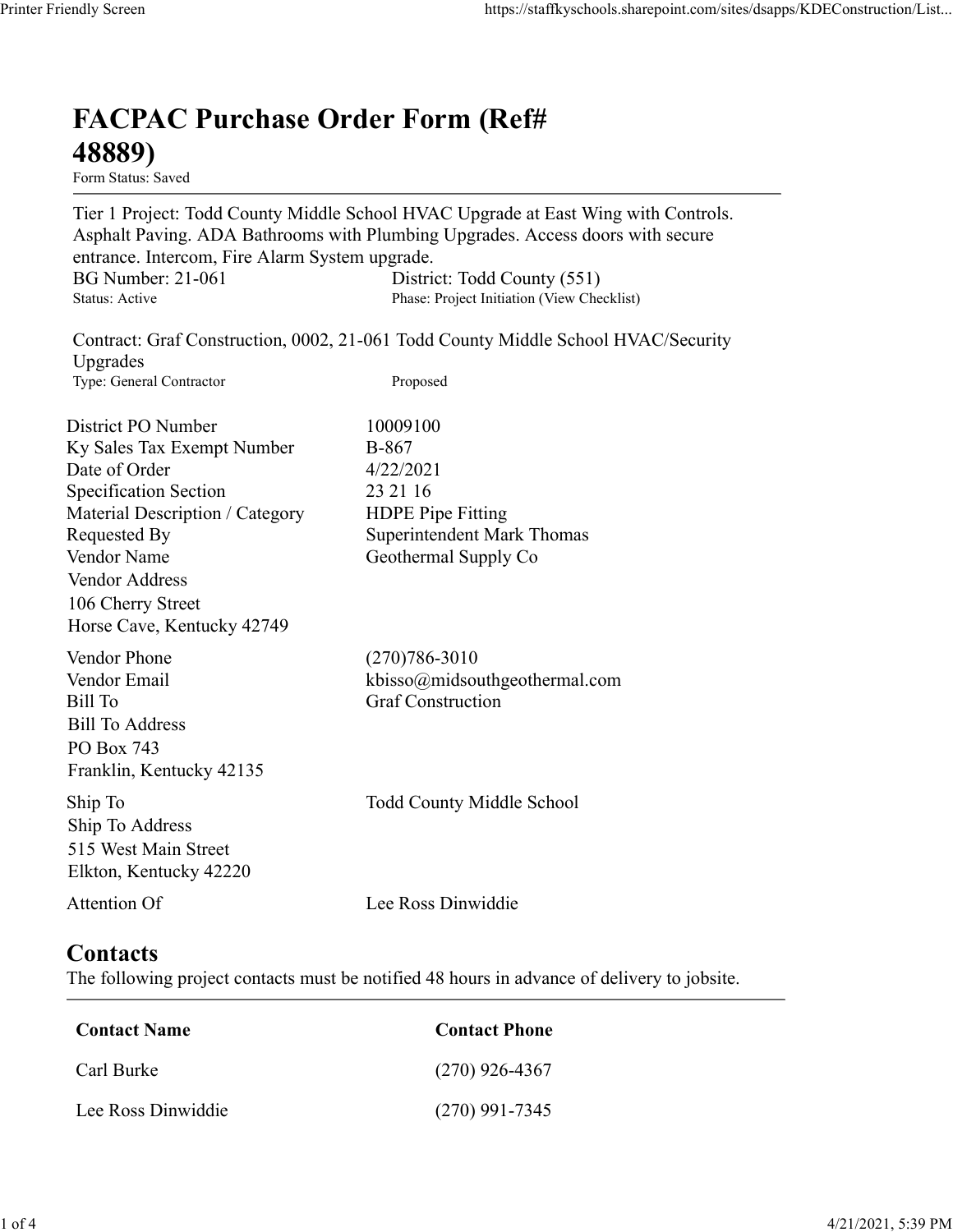## **Materials**

|                                                                                                                                                                                                                            |                              |              | https://staffkyschools.sharepoint.com/sites/dsapps/KDEConstruction/List |              |
|----------------------------------------------------------------------------------------------------------------------------------------------------------------------------------------------------------------------------|------------------------------|--------------|-------------------------------------------------------------------------|--------------|
|                                                                                                                                                                                                                            |                              |              |                                                                         |              |
| <b>Materials</b><br>Furnish the necessary materials to complete the following bid package(s) / specification<br>section(s) in its entirety. All materials shall be in accordance with the requirements of the<br>Contract. |                              |              |                                                                         |              |
| <b>Item Description</b>                                                                                                                                                                                                    | <b>Item</b><br><b>Number</b> | Quantity     | <b>Unit Price</b>                                                       | <b>Total</b> |
| HDPE Pipe Fitting                                                                                                                                                                                                          | 1                            | $\mathbf{1}$ | \$22,500.00                                                             | \$22,500.00  |
|                                                                                                                                                                                                                            |                              |              | Purchase Order Total:                                                   | \$22,500.00  |
|                                                                                                                                                                                                                            |                              |              |                                                                         |              |
| <b>Authorization</b>                                                                                                                                                                                                       |                              |              |                                                                         |              |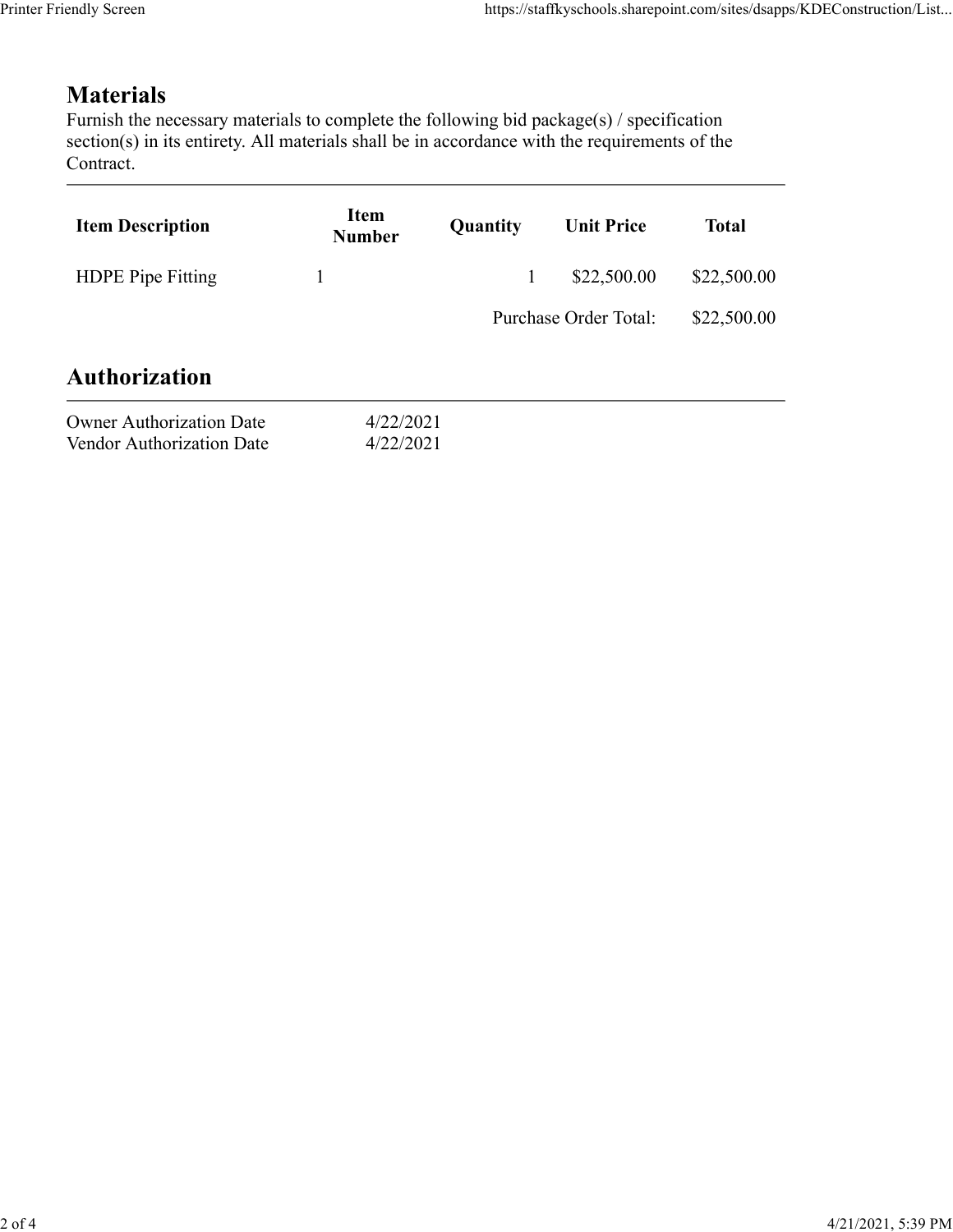| Printer Friendly Screen                                                                                                                                                                                                                                                                                                                                                                                                                                   | https://staffkyschools.sharepoint.com/sites/dsapps/KDEConstruction/List                |  |  |  |
|-----------------------------------------------------------------------------------------------------------------------------------------------------------------------------------------------------------------------------------------------------------------------------------------------------------------------------------------------------------------------------------------------------------------------------------------------------------|----------------------------------------------------------------------------------------|--|--|--|
|                                                                                                                                                                                                                                                                                                                                                                                                                                                           |                                                                                        |  |  |  |
|                                                                                                                                                                                                                                                                                                                                                                                                                                                           |                                                                                        |  |  |  |
| <b>Purchase Order Signature Page (Online Form Ref# 48889)</b>                                                                                                                                                                                                                                                                                                                                                                                             |                                                                                        |  |  |  |
|                                                                                                                                                                                                                                                                                                                                                                                                                                                           |                                                                                        |  |  |  |
| Vendor                                                                                                                                                                                                                                                                                                                                                                                                                                                    | Date                                                                                   |  |  |  |
| Owner                                                                                                                                                                                                                                                                                                                                                                                                                                                     | Date                                                                                   |  |  |  |
| <b>Terms and Conditions</b>                                                                                                                                                                                                                                                                                                                                                                                                                               |                                                                                        |  |  |  |
| 1. Drawings, catalogs, cut sheets, or samples shall be submitted for approval.<br>2. All invoices shall be sent to the contractor/subcontractor designated on the purchase<br>order for approval. No invoices shall be sent directly to the Board of Education<br>(Owner) for payment.<br>3. All invoices shall reference the purchase order number.                                                                                                      |                                                                                        |  |  |  |
| 4. No change in, modification of, or revision of this order shall be valid unless in writing<br>and signed by the Owner.<br>5. Vendor agrees to observe and comply with all applicable federal, state and locals laws,<br>rules, ordinances and regulations in performance of this order.<br>6. Vendor shall not assign this order or any right hereunder without first having obtained                                                                   |                                                                                        |  |  |  |
| the written consent of the Owner.<br>7. Deliveries are to be made in accordance with the Owner's schedule, as directed by the<br>General Contractor (GC), Construction Manager (CM) or Qualified Provider (QP).<br>8. The Owner may cancel this purchase order in whole or in part in the event that the                                                                                                                                                  |                                                                                        |  |  |  |
| vendor fails or refuses to deliver any of the items purchased, within the time provided,<br>or otherwise violates any of the conditions of this purchase order, or if it becomes<br>evident that the vendor is not providing materials in accordance with the specifications<br>or with such diligence as to permit delivery on or before the delivery date.<br>9. The vendor agrees to deliver the items to the supplied hereunder free and clear of all |                                                                                        |  |  |  |
| liens, encumbrances and claims.                                                                                                                                                                                                                                                                                                                                                                                                                           | 10. If any of the goods covered under this purchase order are found to be defective in |  |  |  |
| material or workmanship, or otherwise not in conformity with the requirements of this<br>order, the Owner, in addition to the other rights which it may have under warranty or<br>otherwise, shall have the right to reject the same or require that such articles or                                                                                                                                                                                     |                                                                                        |  |  |  |